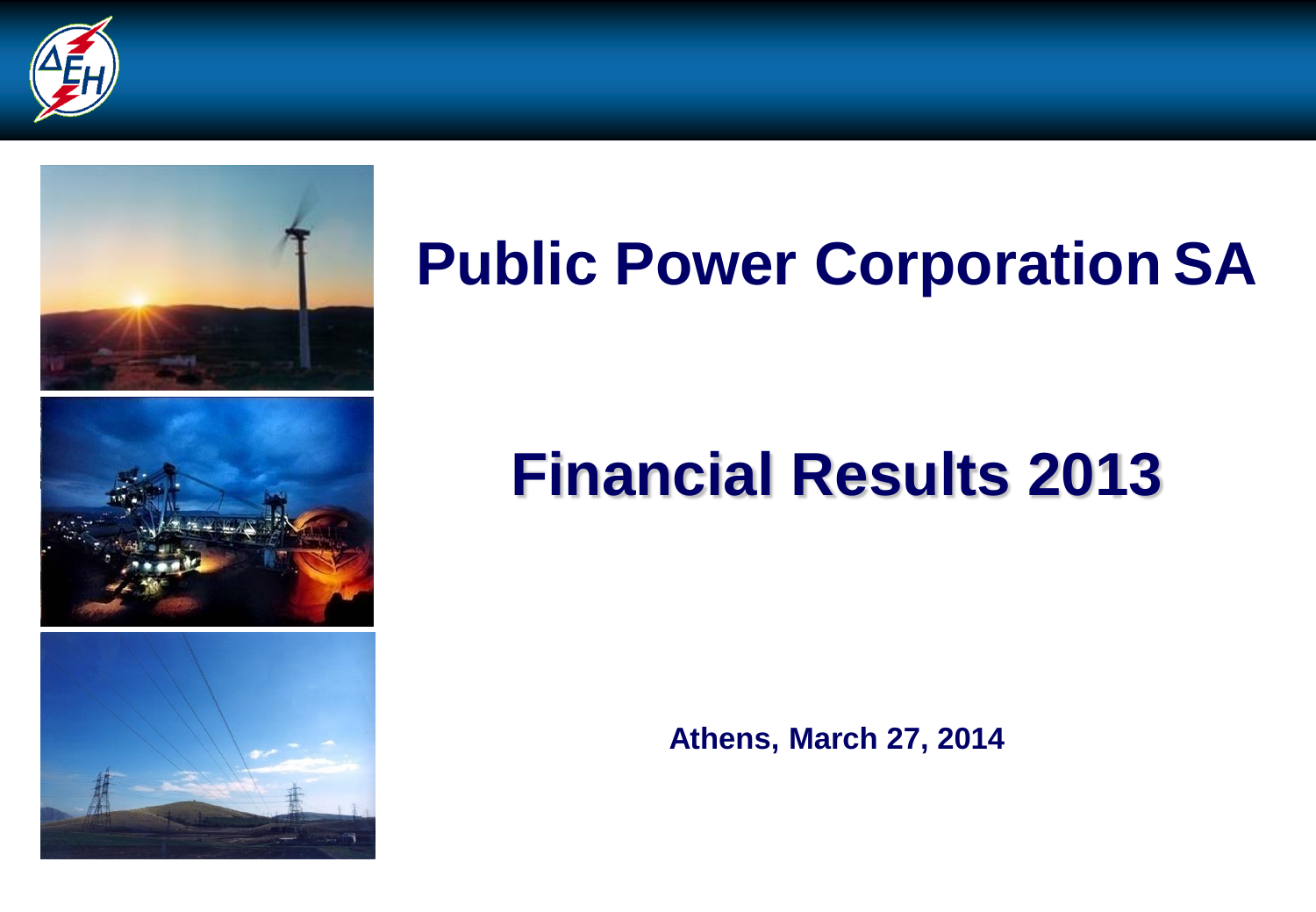

### **Financial Results**

George Angelopoulos, CFO

#### **Business Review & Outlook**

Arthouros Zervos, Chairman and CEO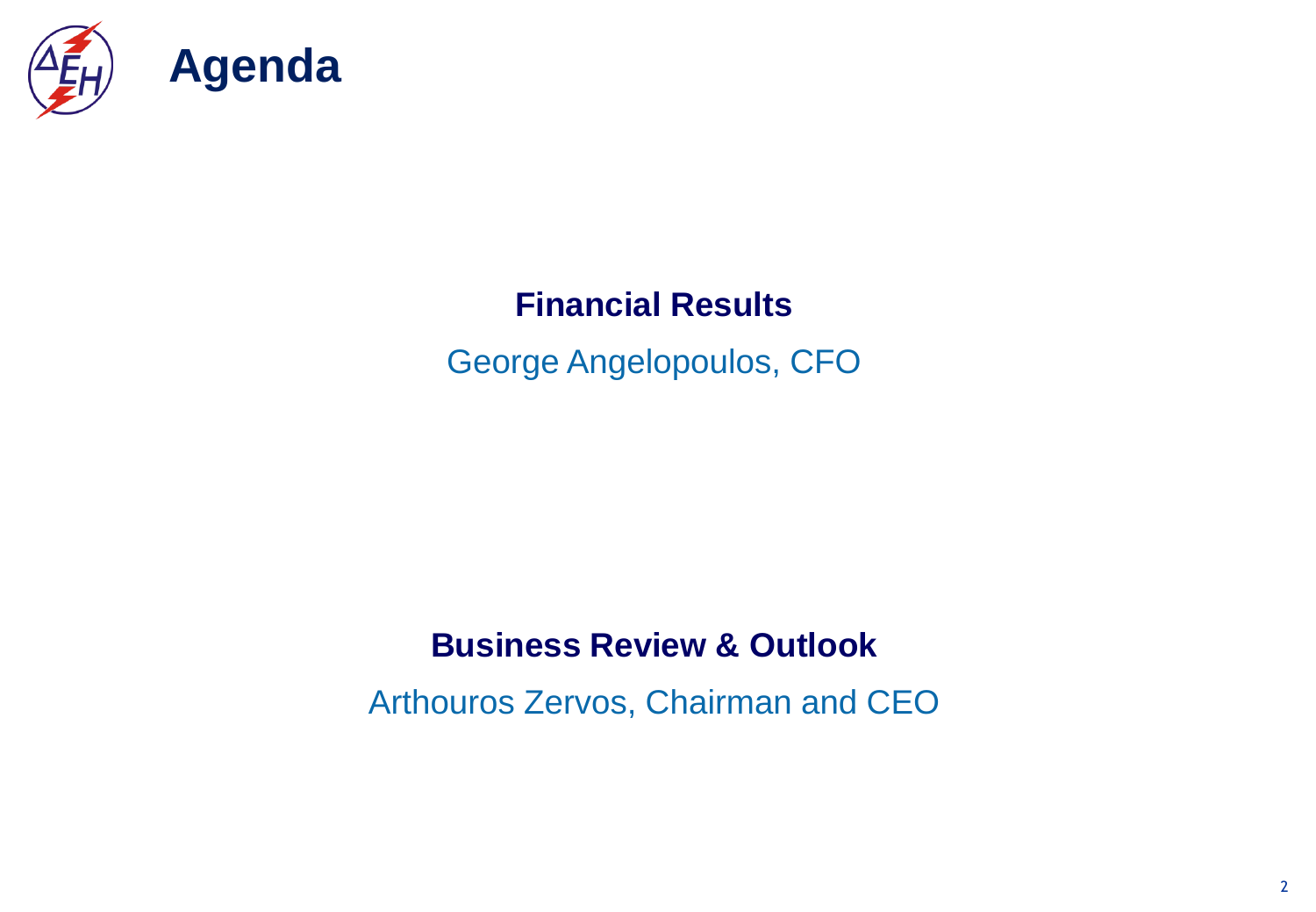



## **Financial Results 2013**

**George Angelopoulos Chief Financial Officer**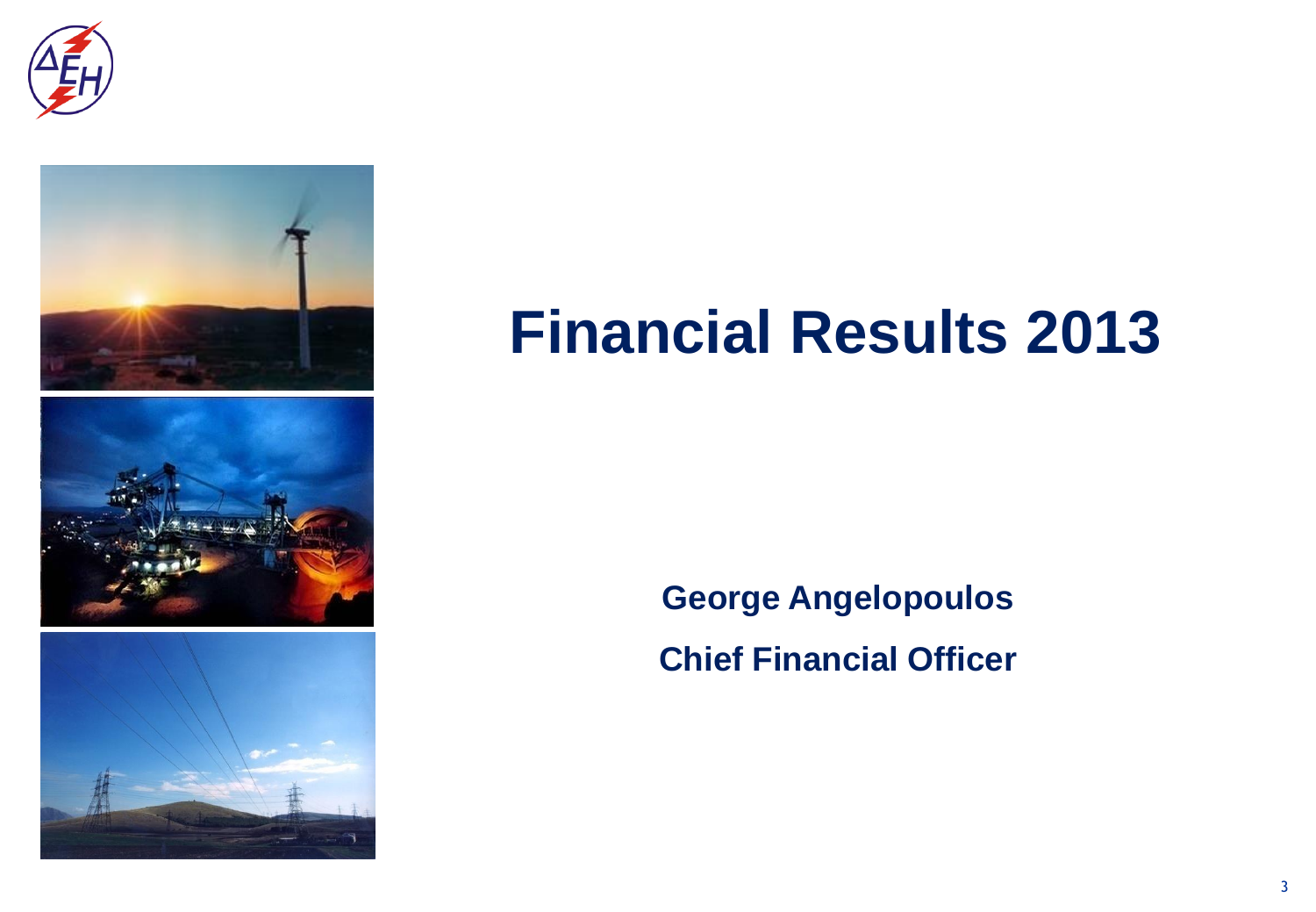

### **Summary Financial Results 2013 / 2012**

| Key Figures - Group (€ mln.)                                        | 2013    | 2012     | Δ        | $\Delta\%$ |
|---------------------------------------------------------------------|---------|----------|----------|------------|
| <b>Total Revenues</b>                                               | 5,970.8 | 5,985.2  | (14.4)   | (0.2)      |
| <b>Revenues from Energy Sales</b>                                   | 5,765.8 | 5,717.2  | 48.6     | 0.9        |
| <b>Total Energy Sales (GWh)</b>                                     | 50,754  | 52,810   | $-2,056$ | (3.9)      |
| Domestic Energy Sales (GWh)                                         | 49,818  | 51,946   | $-2,128$ | (4.1)      |
| Other revenues                                                      | 205.0   | 268.0    | (63.0)   | (23.5)     |
| Payroll Expense (*)                                                 | 939.8   | 934.1    | 5.7      | 0.6        |
| <b>Liquid Fuel</b>                                                  | 792.6   | 940.7    | (148.1)  | (15.7)     |
| <b>Special Consumption Tax</b>                                      | 136.2   | 171.8    | (35.6)   | (20.7)     |
| <b>Natural Gas</b>                                                  | 401.9   | 444.5    | (42.6)   | (9.6)      |
| <b>Special Consumption Tax</b>                                      | 50.3    | 50.9     | (0.6)    | (1.2)      |
| Expenditure for CO <sub>2</sub> emission rights                     | 187.5   | 57.1     | 130.4    |            |
| <b>Energy Purchases</b>                                             | 1,593.4 | 1,744.5  | (151.1)  | (8.7)      |
| Variable cost recovery mechanism                                    | 336.4   | 319.2    | 17.2     | 5.4        |
| <b>Other Operating Expenses (controllable)</b>                      | 583.8   | 578.8    | 5.0      | 0.9        |
| Provisions (**)                                                     | 358.3   | 337.4    | 20.9     | 6.2        |
| One-off settlement of outstanding issues with DEPA up to 31.12.2011 |         | $-191.7$ |          |            |
| <b>EBITDA</b>                                                       | 881.6   | 1,002.2  | (120.6)  | (12.0)     |
| <b>EBITDA MARGIN (%)</b>                                            | 14.8%   | 16.7%    |          |            |
| Depreciation and Amortisation and impairment of fixed assets        | 626.4   | 659.9    | (33.5)   | (5.1)      |
| <b>Net Financial Expenses</b>                                       | 219.4   | 235.0    | (15.6)   | (6.6)      |
| <b>Financial expenses</b>                                           | 266.8   | 277.3    | (10.5)   | (3.8)      |
| <b>Financial income</b>                                             | 47.4    | 42.3     | 5.1      | 12.1       |
| <b>EBT</b>                                                          | 34.9    | 106.7    | (71.8)   | (67.3)     |

(\*) 2013 payroll expense includes an amount of  $\epsilon$  8.6 m relating to the employees who work for various social security funds, according to the provisions of Law 4147/2013.

2012 payroll expense has been restated due to the amended IAS 19 "Employee Benefits".

(\*\*) 2012 includes a € 52.7 mln reversal of the provisions for the Attica region traffic lights and one off provisions of a total amount of € 59.8 mln. of IPTO and HEDNO regarding third party suppliers debt.

**Adjusting 2013 EBITDA for the one-off negative impact of the Arbitration Decision for ALUMINIUM and 2012 EBITDA for the one-off positive impact of the financial settlement with DEPA, there is a 21.8% improvement in EBITDA (+€ 176.6 m.) to € 987.1 m. from € 810.5 m., with the respective margin increasing to 16.5% from 13.5% in 2012, stemming mainly from the lower fuel and energy purchase expenses.**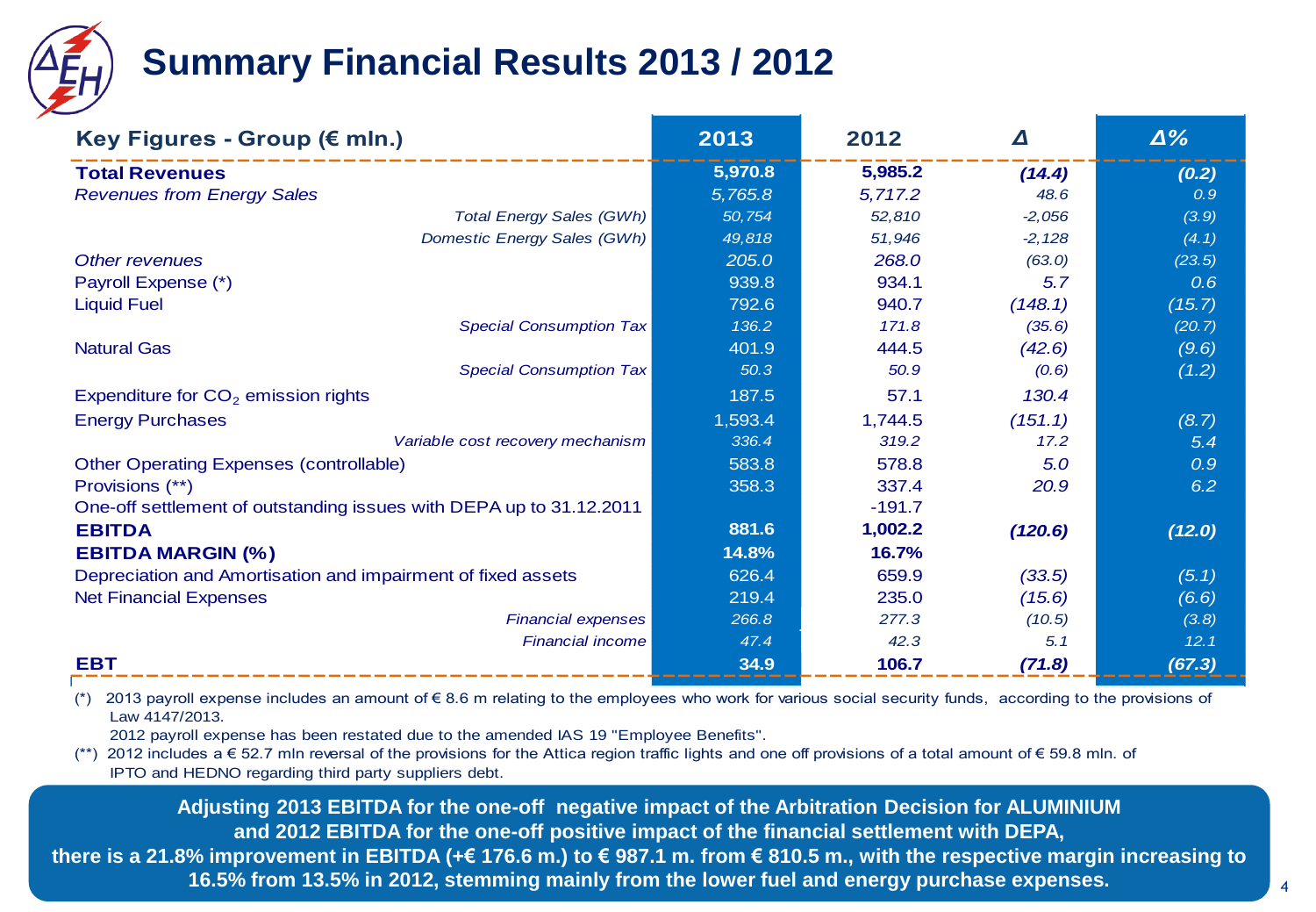

### **Summary Financial Results 4Q2013 / 4Q2012**

| Key Figures - Group (€ mln.)                                        | 4Q2013  | 4Q2012   | Δ      | $\Delta\%$ |
|---------------------------------------------------------------------|---------|----------|--------|------------|
| <b>Total Revenues</b>                                               | 1,476.9 | 1,421.5  | 55.4   | 3.9        |
| <b>Revenues from Energy Sales</b>                                   | 1,416.9 | 1,369.7  | 47.2   | 3.4        |
| <b>Total Energy Sales (GWh)</b>                                     | 12,373  | 12,693   | $-320$ | (2.5)      |
| Domestic Energy Sales (GWh)                                         | 12,269  | 12,373   | $-104$ | (0.8)      |
| Other revenues                                                      | 60.0    | 51.8     | 8.2    | 15.8       |
| Payroll Expense (*)                                                 | 239.5   | 236.5    | 3.0    | 1.3        |
| <b>Liquid Fuel</b>                                                  | 167.7   | 196.8    | (29.1) | (14.8)     |
| <b>Special Consumption Tax</b>                                      | 28.7    | 31.5     | (2.8)  | (8.9)      |
| <b>Natural Gas</b>                                                  | 158.3   | 73.9     | 84.4   | 114.2      |
| <b>Special Consumption Tax</b>                                      | 19.2    | 7.9      | 11.3   | 143.0      |
| Expenditure for $CO2$ emission rights                               | 40.1    | 56.2     | (16.1) | (28.6)     |
| <b>Energy Purchases</b>                                             | 367.5   | 389.5    | (22.0) | (5.6)      |
| Variable cost recovery mechanism                                    | 32.2    | 107.6    | (75.4) | (70.1)     |
| <b>Other Operating Expenses (controllable)</b>                      | 130.9   | 159.3    | (28.4) | (17.8)     |
| Provisions (**)                                                     | 87.8    | 107.9    | (20.1) | (18.6)     |
| One-off settlement of outstanding issues with DEPA up to 31.12.2011 |         | $-191.7$ |        |            |
| <b>EBITDA</b>                                                       | 200.6   | 179.9    | 20.7   | $11.5$     |
| <b>EBITDA MARGIN (%)</b>                                            | 13.6%   | 12.7%    |        |            |
| Depreciation and Amortisation and impairment of fixed assets        | 167.4   | 179.1    | (11.7) | (6.5)      |
| <b>Net Financial Expenses</b>                                       | 55.9    | 58.3     | (2.4)  | (4.1)      |
| <b>Financial expenses</b>                                           | 68.3    | 69.1     | (0.8)  | (1.2)      |
| <b>Financial income</b>                                             | 12.4    | 10.8     | 1.6    | 14.8       |
| <b>EBT</b>                                                          | $-22.0$ | $-58.5$  | 36.5   | (62.4)     |

(\*) 4Q2013 payroll expense includes an amount of  $\epsilon$  2 m relating to the employees who work for various social security funds, according to the provisions of Law 4147/2013.

2012 payroll expense has been restated due to the amended IAS 19 "Employee Benefits".

(\*\*) 4Q2012 includes an one off provision of a total amount of € 15.9 mln. of IPTO regarding third party suppliers debt.

**Total revenues in 4Q2013 marked a 3.9% increase. Revenues from energy sales marked an increase of 3.4% to € 1,416.9 m., as the rate of demand decline slowed down to 4.1%, compared to 5.5% in the preceding nine months of 2013, while at the same time there was an improvement in the sales mix. EBITDA increased by 11.5% from € 179.9 m. to € 200.6 m.**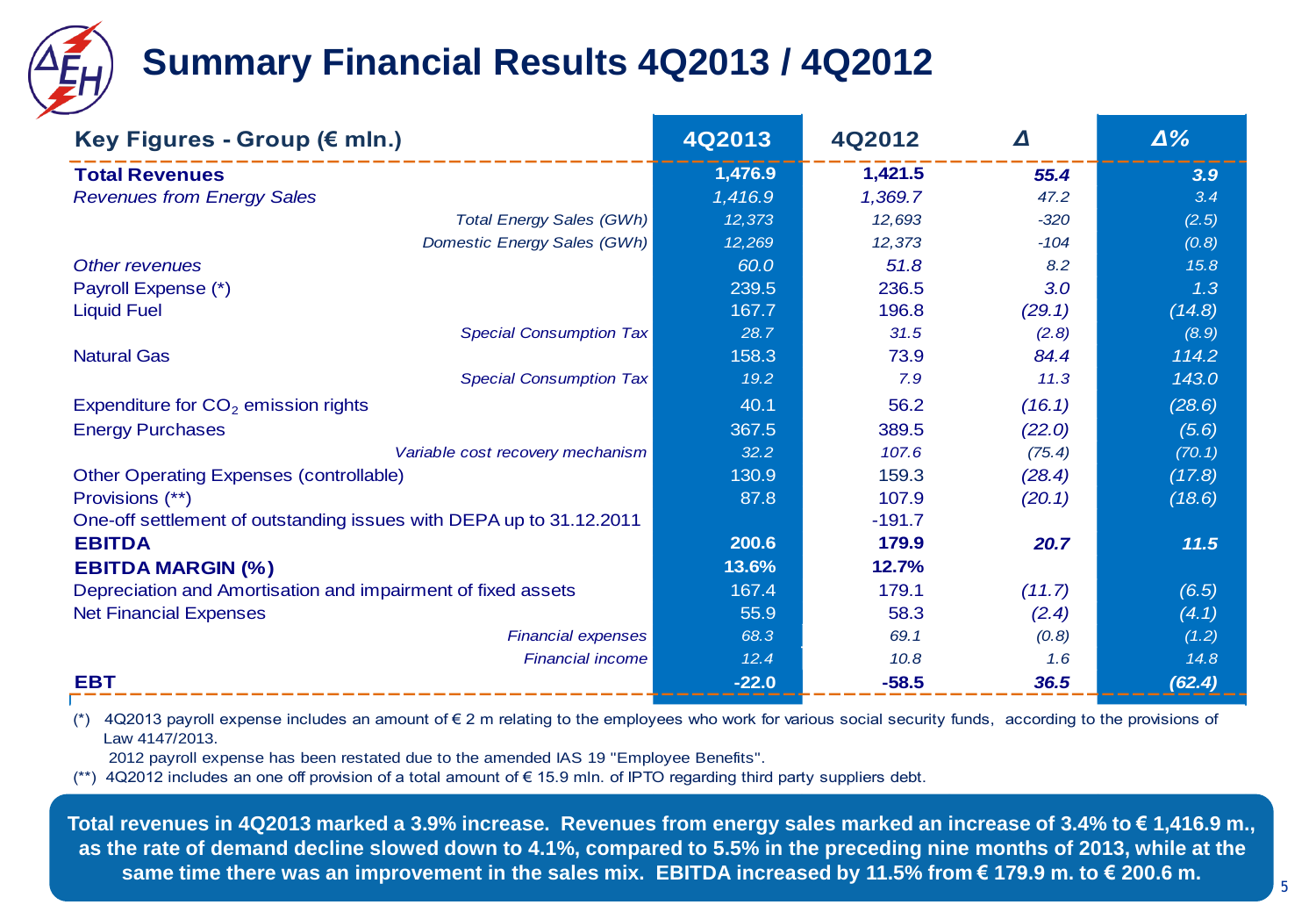

### **Electricity Demand 2013 / 2012**



**Total electricity demand, excluding pumping and exports, decreased by 4% (-2,328 GWh). PPC's domestic sales decreased by 4.1% (-2,128 GWh), mainly due to the reduction of LV sales (-5.8%).**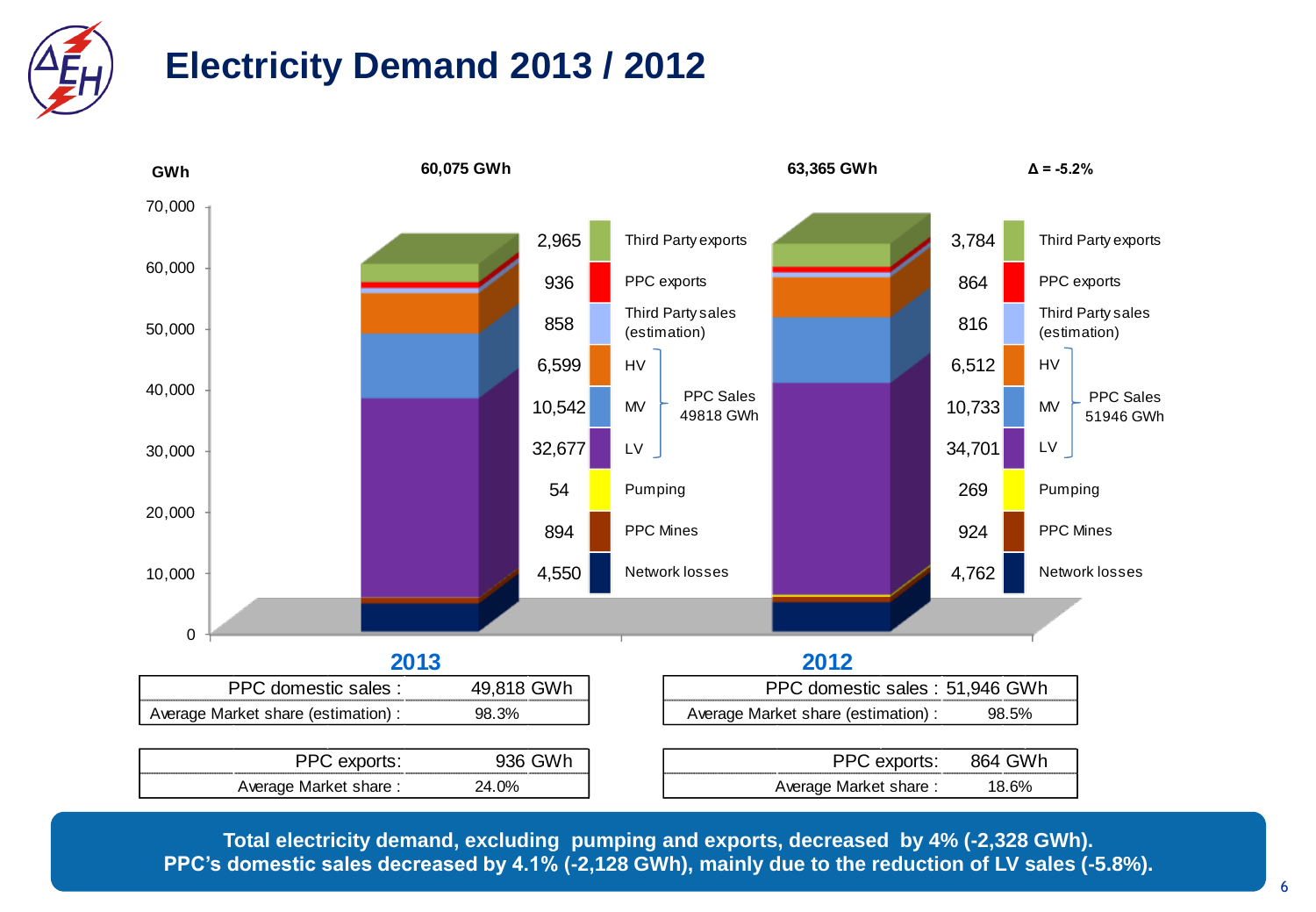

### **Electricity Demand 4Q2013 / 4Q2012**



**Electricity demand, excluding pumping and exports, remained practically flat between the two quarters. Taking also into account PPC's market share slight reduction by 0.4 percentage points, PPC's domestic sales decreased in 4Q 2013, by 0.8% (104 GWh), compared to 4Q2012.**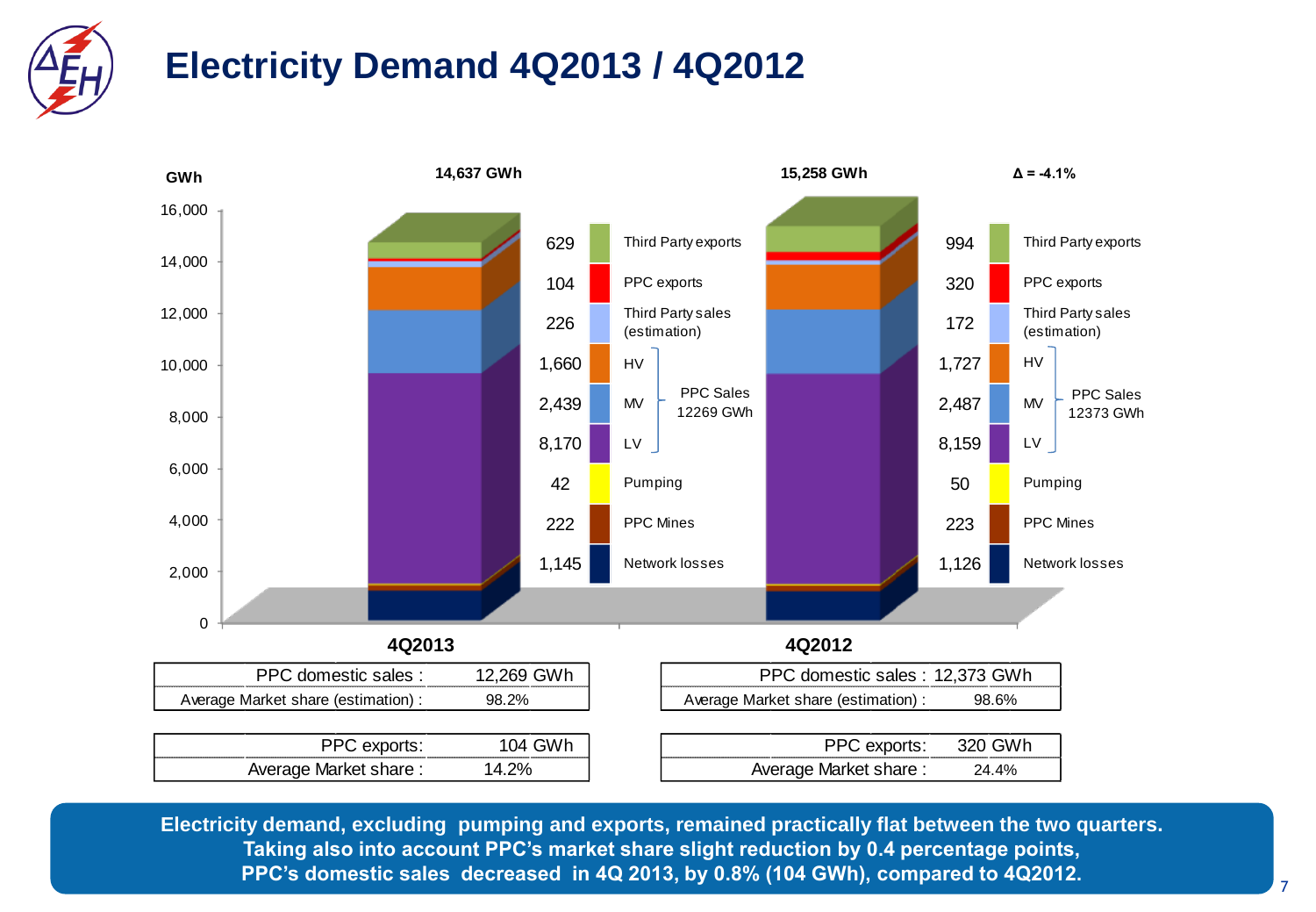



**In 2013, PPC's electricity generation and imports, covered 66% of total demand, while the corresponding percentage in 2012 was 66.7%.**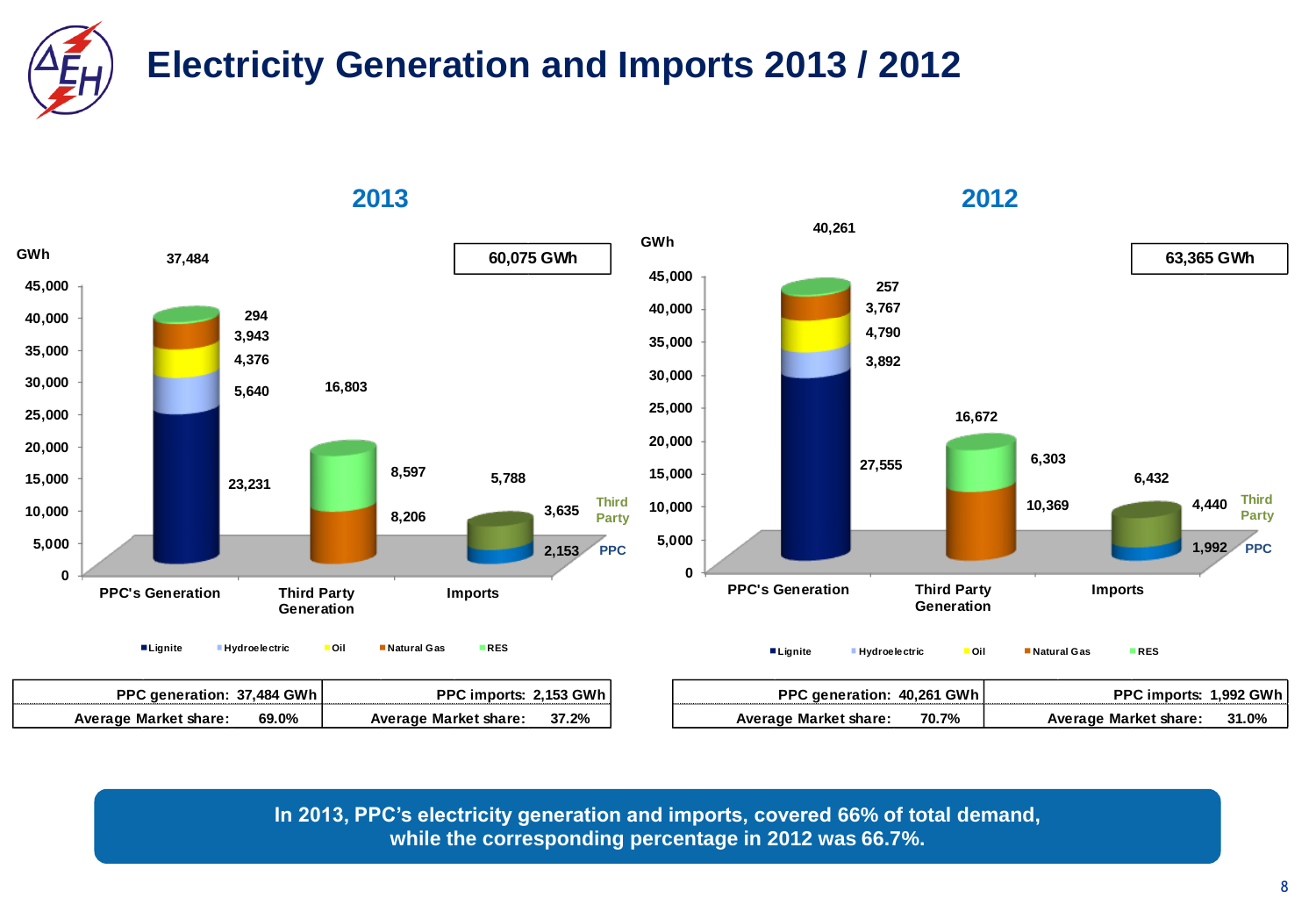**Electricity Generation and Imports 4Q2013 / 4Q2012**



| 4Q2013 | 4Q2012 |
|--------|--------|
|        |        |



**In 4Q2013, PPC's electricity generation and imports, covered 68.6% of total demand, while the corresponding percentage in 4Q2012 was 64.1%.**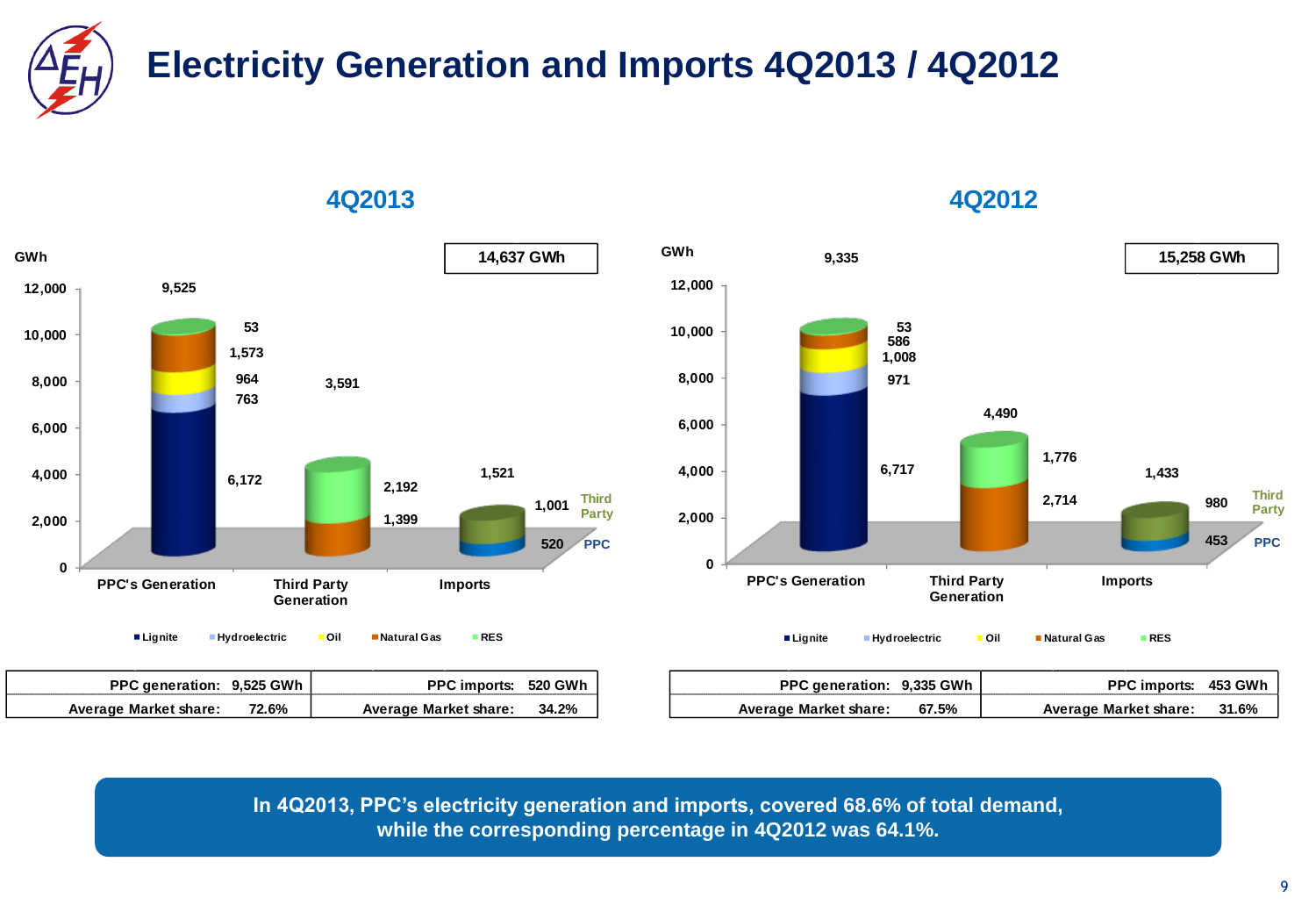# **PPC/ Energy Generation and Purchases (GWh) 2013 / 2012**



**In 2013, electricity generation from lignite decreased by 15.7% (4,324 GWh) compared to 2012. In the same period the percentage participation of lignite in PPC's total energy mix, declined to 41.3% vs 46.9% for 2012. Energy purchases (excluding PPC's imports) from the System and the Network slightly increased by 0.6% (100 GWh). Hydro generation in 2013 increased by 44.9% (1,748 GWh) compared to 2012.**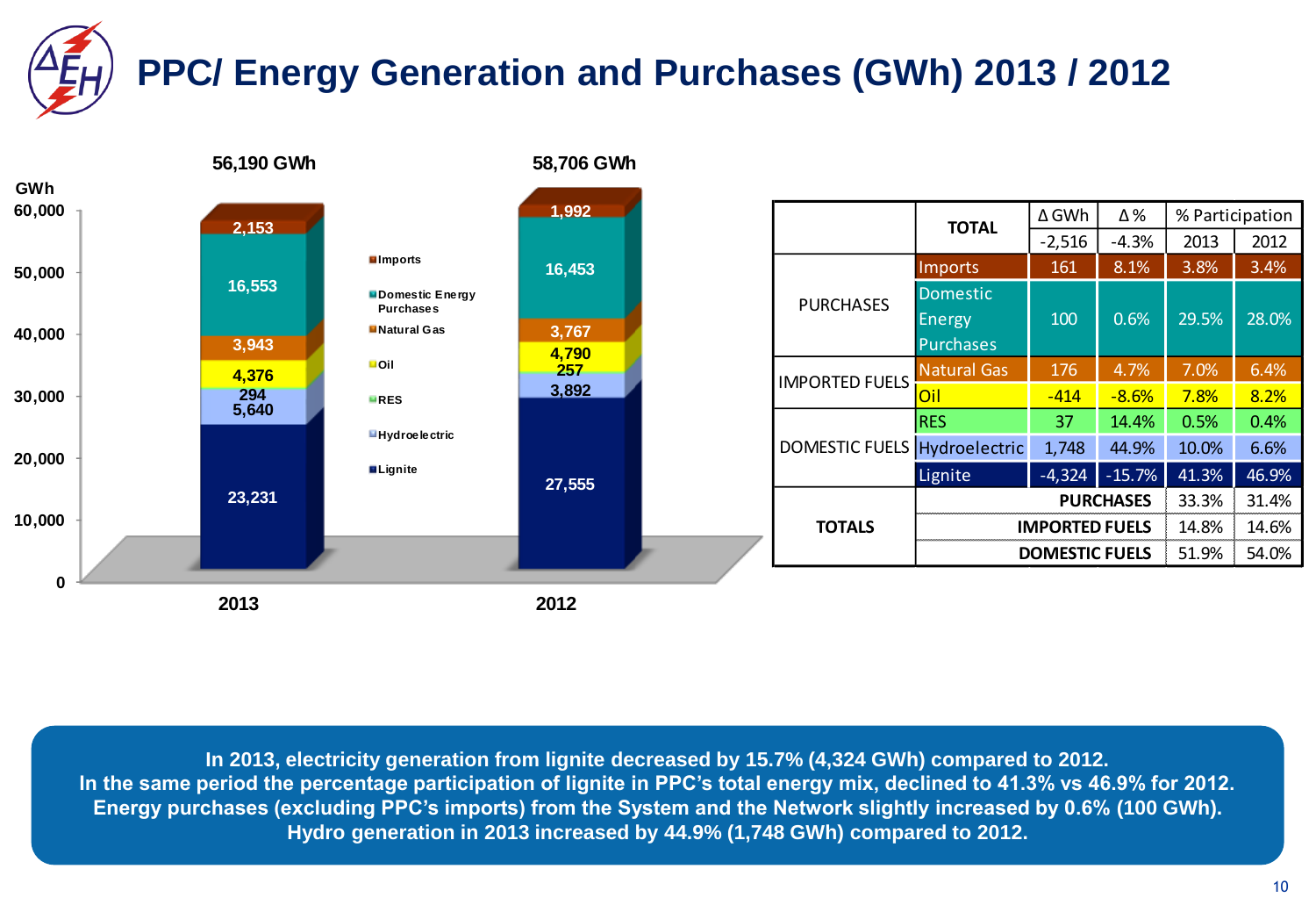# **PPC/ Energy Generation and Purchases (GWh) 4Q2013 / 4Q2012**



**In 4Q2013, lignite–fired generation decreased by 8.1% (the respective decrease in 9M2013 was 18.1%). In the same period the percentage participation of lignite in PPC's total energy mix, declined to 44.8% versus 47.7% for 4Q2012. Energy purchases from the System and the Network decreased by 13.3% or 570 GWh due to the decrease of total demand by 4.1%. Hydro generation in 4Q2013 decreased by 21.4% (208 GWh) compared to 4Q2012.**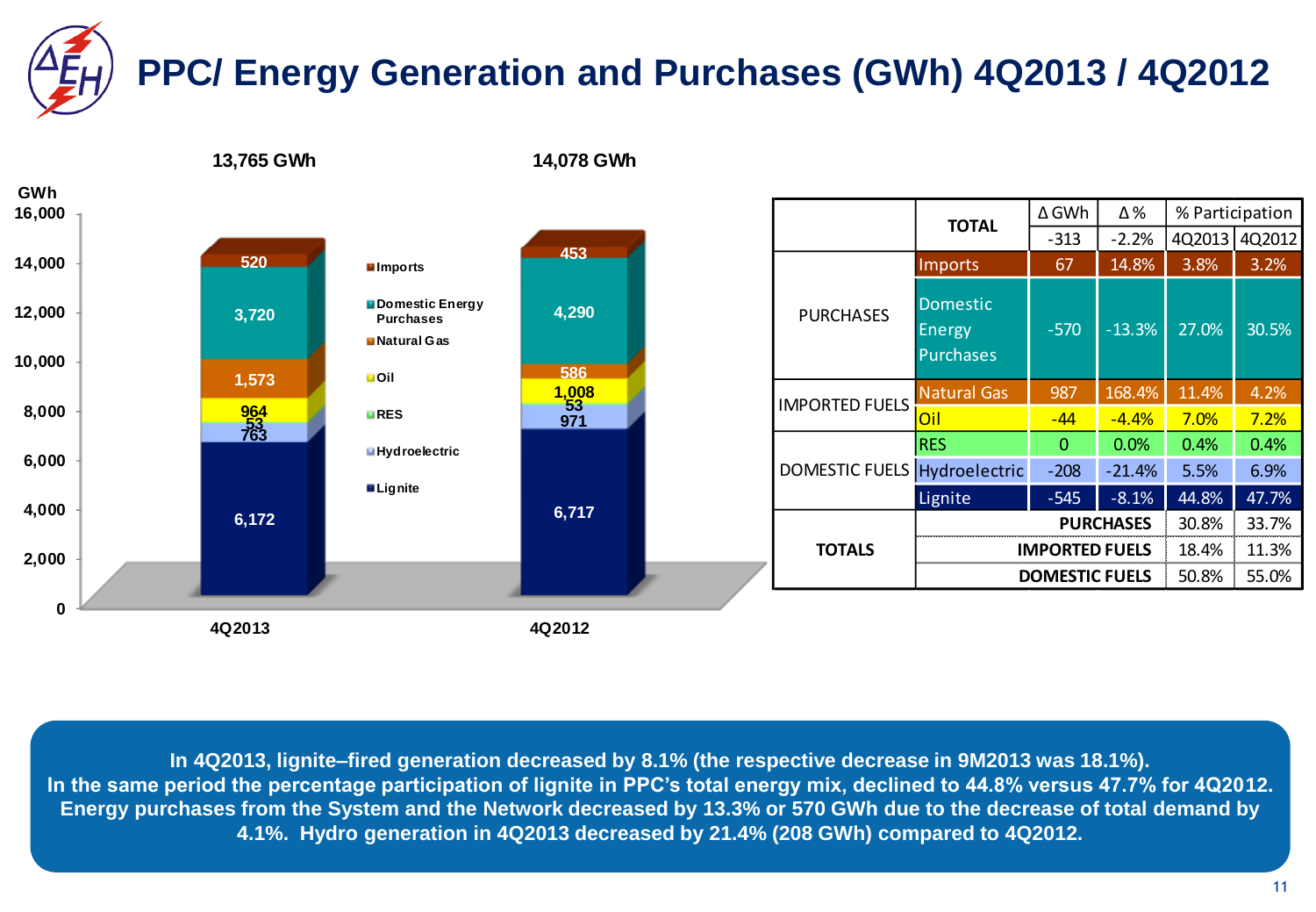

### **Electricity Sales (GWh) 2013 / 2012**















**In 2013, PPC's electricity sales, including exports, decreased by 3.9% (2,056 GWh) compared to 2012, mainly due to lower sales to the residential sector by 6.1% (1,149 GWh) and to the commercial sector by 5.4% (816 GWh).**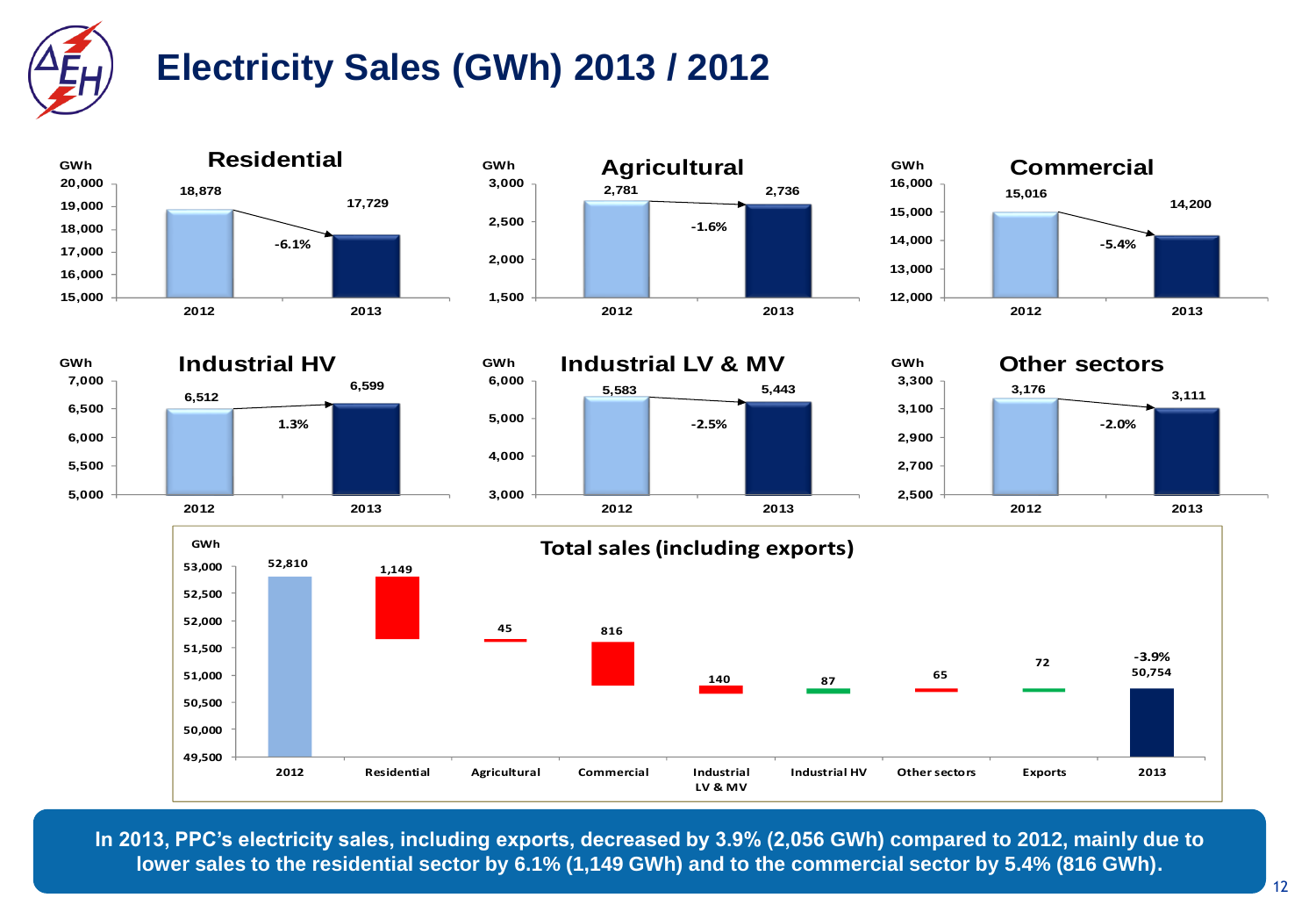

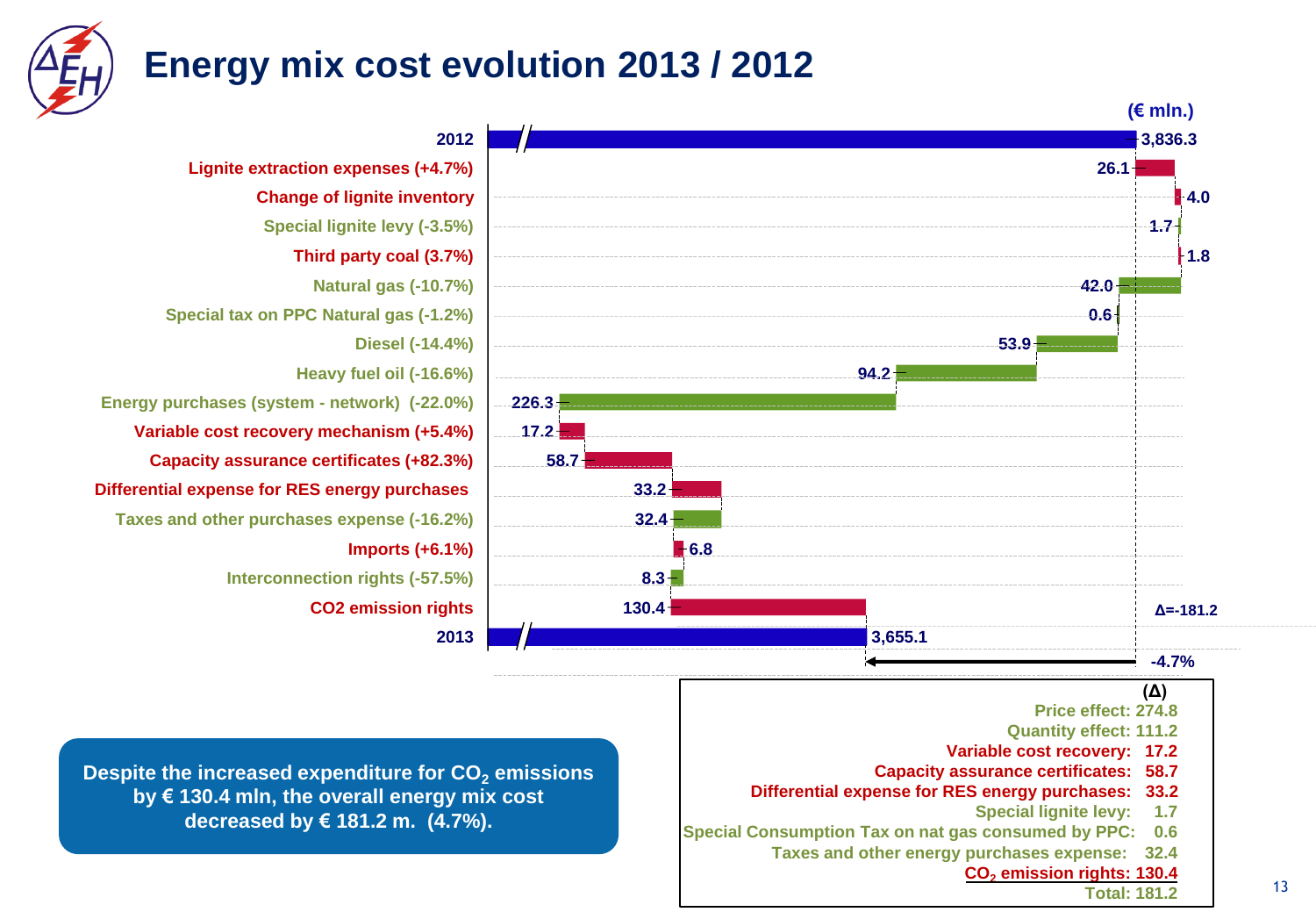### **Fuel, CO<sup>2</sup> , other expenses and EBITDA as percentage of revenues (2013 / 2012)**



**In 2013, 49.8% of total revenues were expensed for fuel, CO<sup>2</sup> and energy purchases compared to 53.2% in 2012. This development is attributed to the decrease of the share of liquid fuel and natural gas expenses to 20% from 23.1% of total revenues.** 

**On the contrary, the share of the variable cost recovery mechanism together with the capacity assurance mechanism for third party generators increased to 7.8% from 6.5%. The share of CO<sup>2</sup> expense in total revenues was 3.1% from 1% while that of provisions amounted to 6% of total revenues compared to 5.6% in 2012.**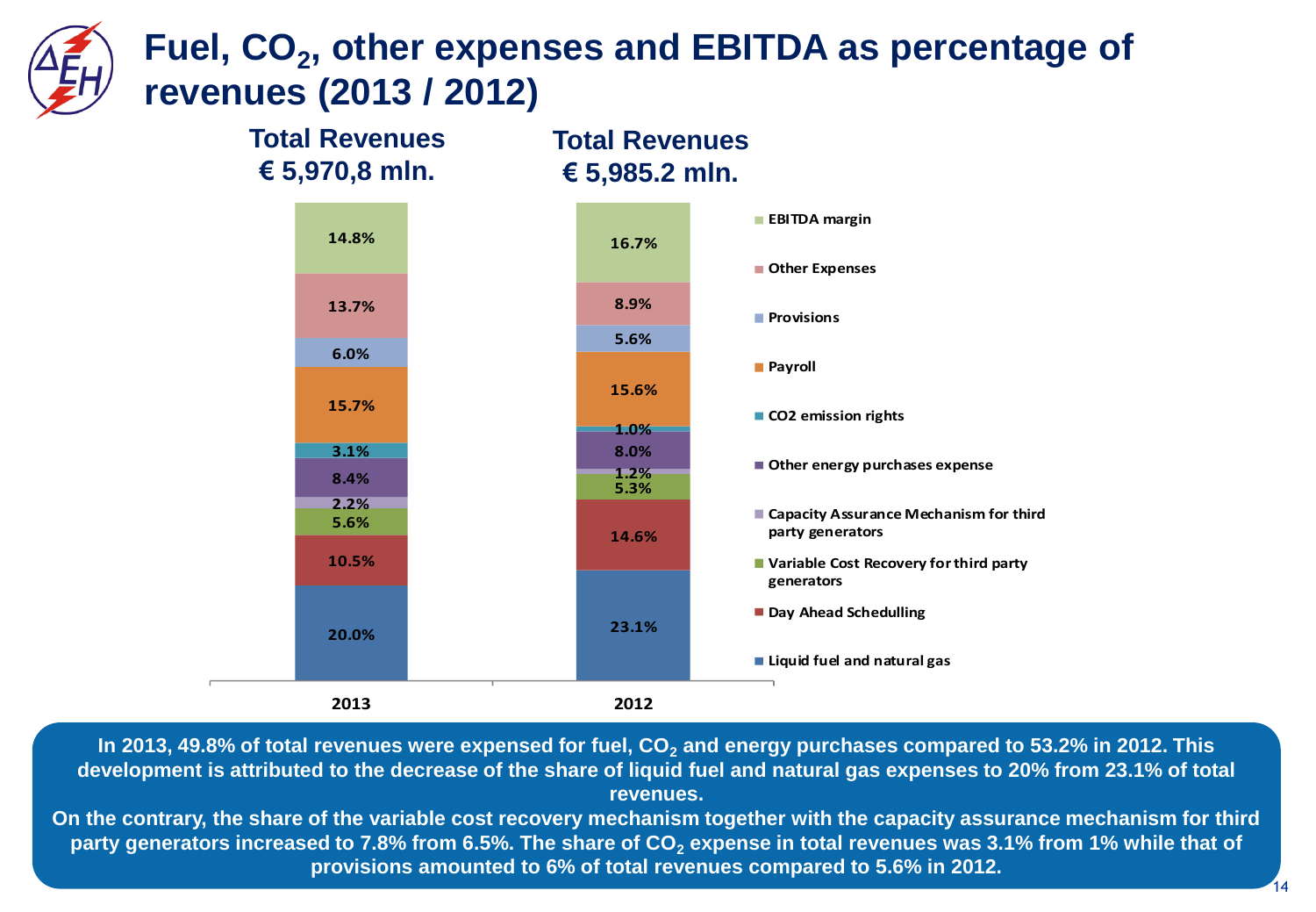



- **Capital expenditure in 2013 amounted to € 718.1 m. compared to € 820.6 m. in 2012, reduced by € 102.5 m., while, as a percentage of total revenues it declined to 12% from 13.7%.**
- **Excluding network users' participation for their connection to the network (€ 90.2 m. and € 112.4 m. in 2013 and 2012 respectively), which fund a significant part of network projects, capital expenditure amounted to 10.7% and 12.1% of total revenues in 2013 and 2012 respectively.**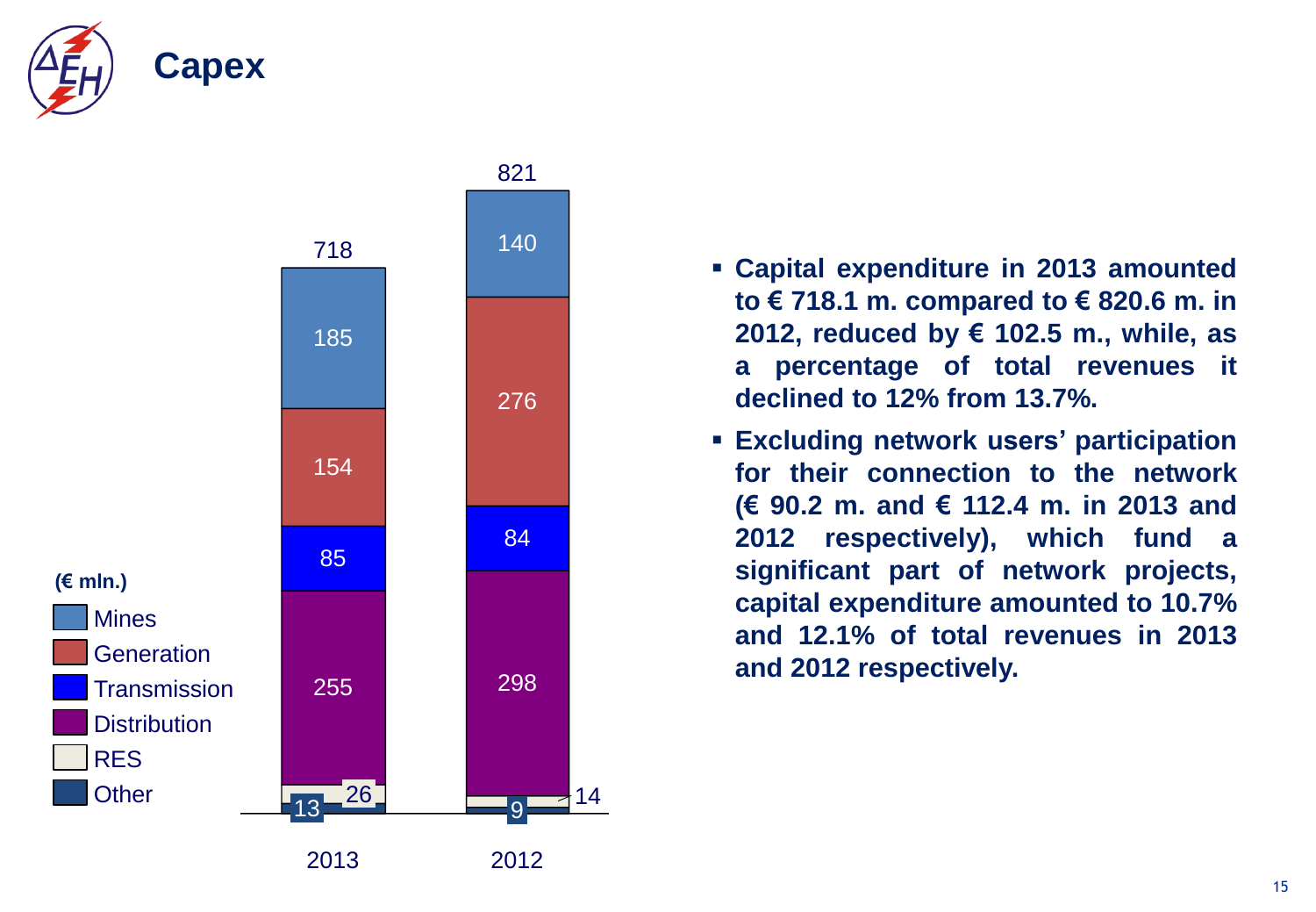

- **Net debt amounted to € 4,524.3 m, a reduction of € 154.7 mln. compared to 31.12.2012 (€ 4,679 m.).**
- **Debt repayments in 2013 amounted to € 436 m.**
- **In addition, under tight liquidity conditions, we proceeded in 2013 with the drawdown of € 285 m from the European Investment Bank for network and generation capex.**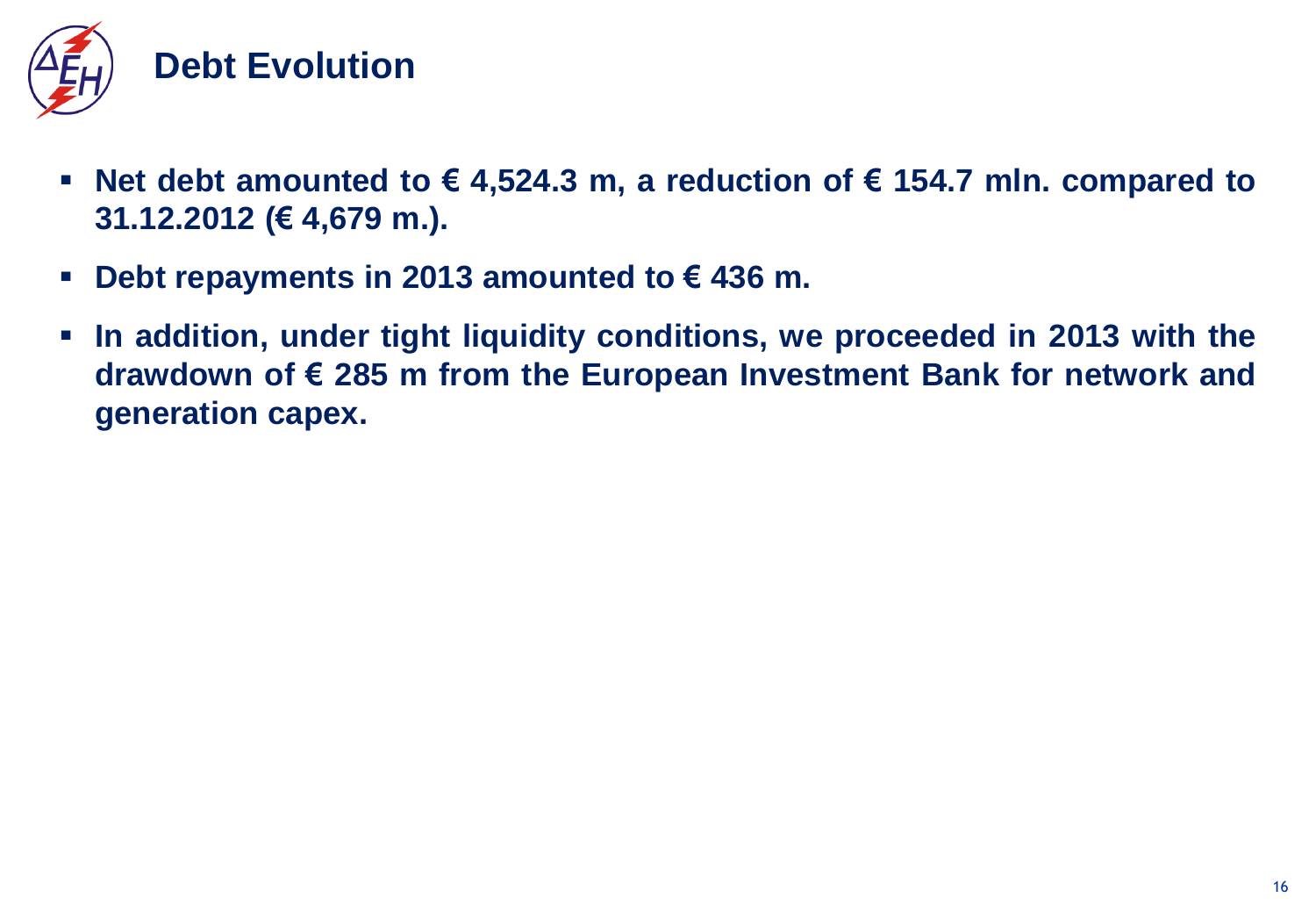

## **Business Review & Outlook**

**Arthouros Zervos Chairman and CEO Public Power Corporation S.A.**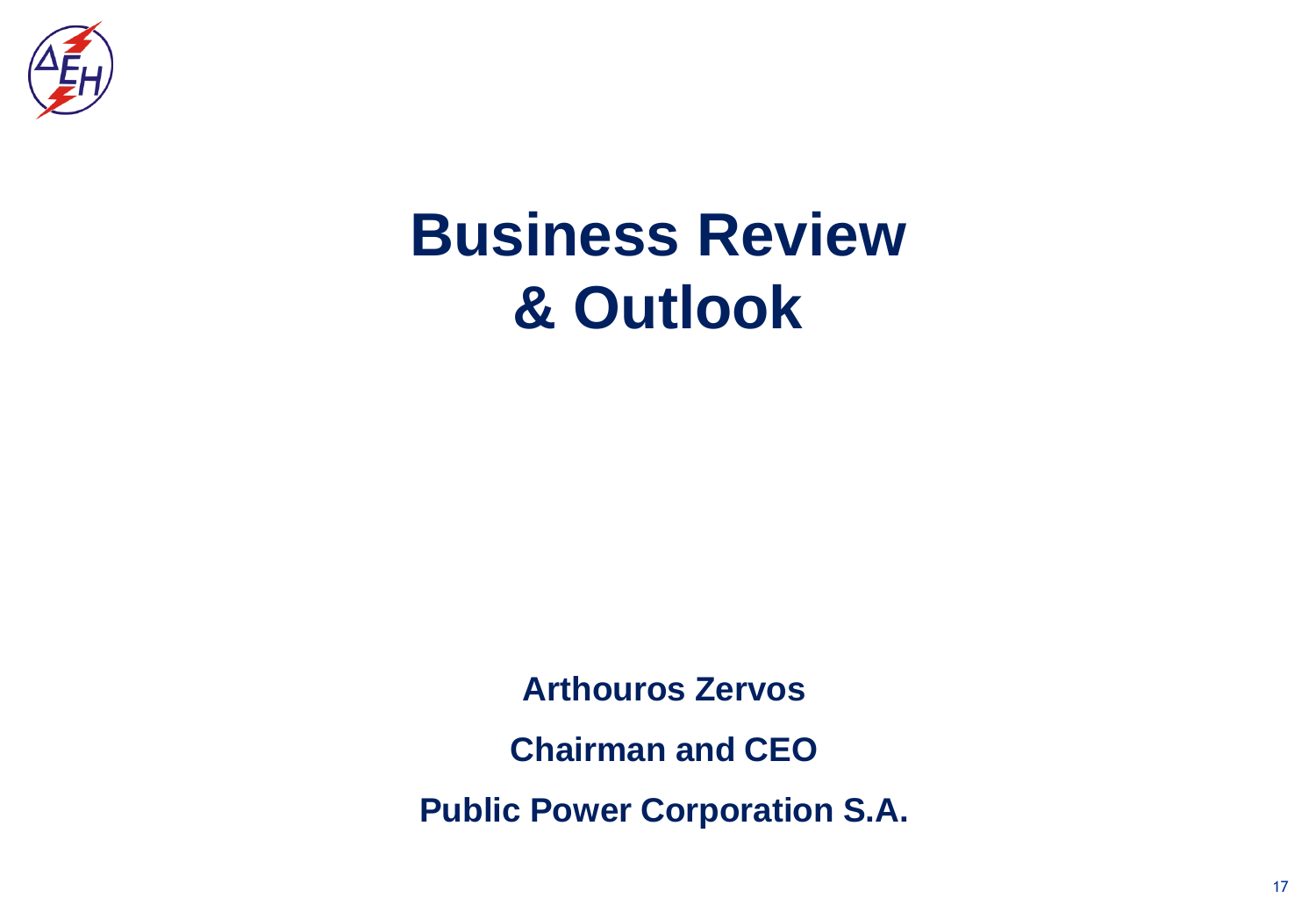

### **Comments on Financial Results**

- **In 2013, turnover remained flat as tariff increases were offset by lower electricity demand and worse sales mix. Adjusting 2013 EBITDA for the one-off negative impact relating to ALUMINIUM S.A. and 2012 EBITDA for the one-off positive impact relating to DEPA S.A., there is an improvement in operating profitability of 21.8%, with adjusted EBITDA reaching € 987.1 m. compared to € 810.5 m in 2012, and the respective margin increasing to 16.5% from 13.5%.**
- **Moreover, 2013 results do not reflect the positive impact from the retroactive application as of 1.7.2013 of the natural gas price discount agreed between DEPA and Gazprom, as we have not yet received the relevant calculations from DEPA. Said impact will be reflected in the first quarter of 2014 results.**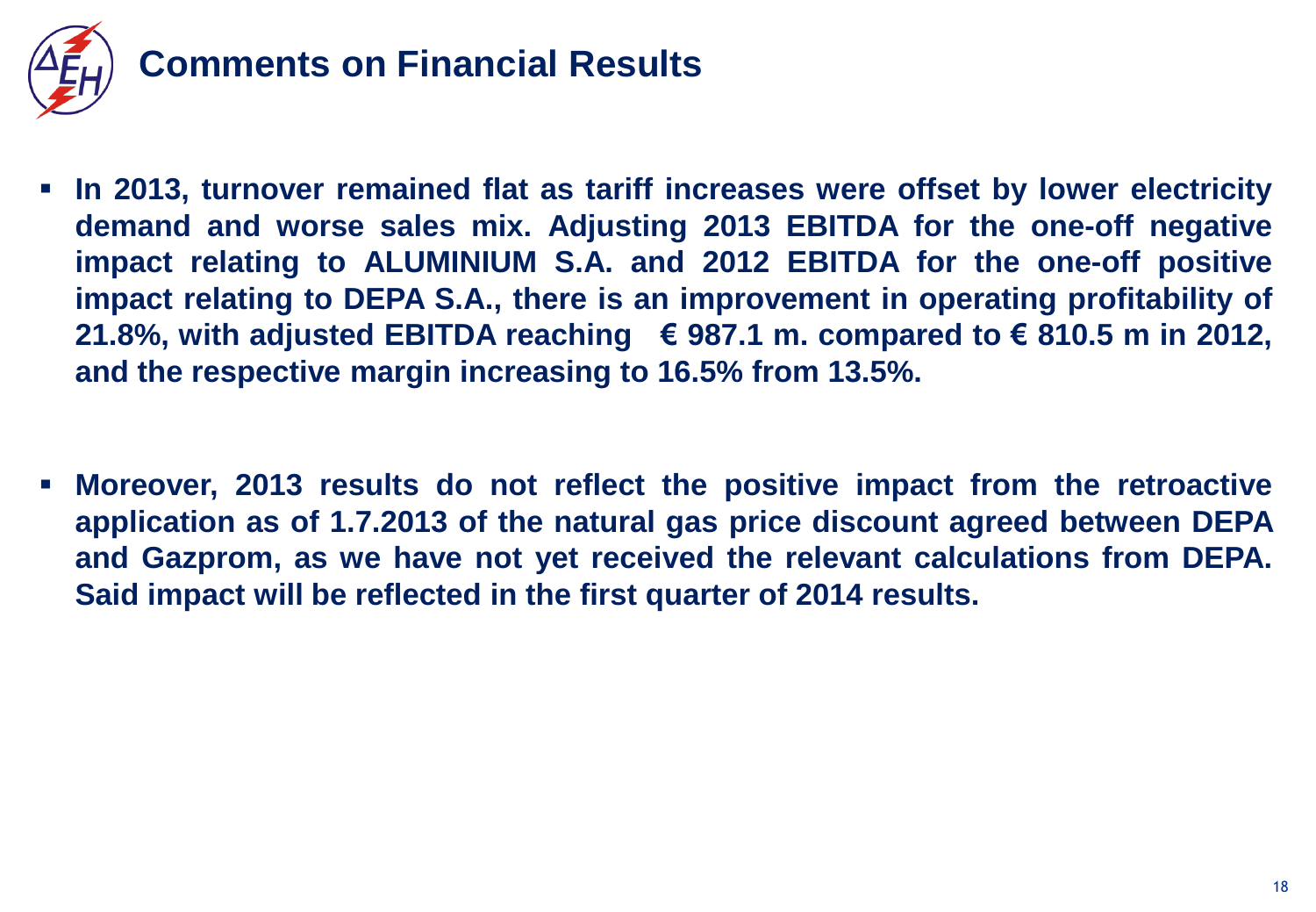

### **Review of 2013 – Major Operating and Financial Developments**

- **Implementation of investments amounting to € 718 m., with the completion of the construction and set into operation of the Aliveri V CCGT unit (427MW), the trial operation of the new HPP Ilarion (157 MW) in January 2014 and the progress in the construction of the new Megalopolis V CCGT unit (832MW), which is expected to be commissioned in 2014.**
- **Significant progress in managing the debt maturity profile of the Group and strengthening the capital structure while at the same time we succeeded in raising new financing for major capex projects. Specifically:**
	- **we have agreed and signed the termsheet for a € 2.2 bln, 5-years syndicated loan facility, with a consortium of Greek banks, for the refinancing of the € 1.2 bln intermediate loan maturing this April, together with other debt maturities of these banks.**
	- **we also secured a € 739 m. export credit covered loan for the partial financing of Ptolemais V new lignite unit (660 MW).**
	- **we signed a € 235 m. financing contract with EIB, in the context of a total credit line of € 415 m. approved by the Bank, for the financing of investments for the period 2013-2015 for the modernization and reinforcement of the Electricity Distribution Network of the mainland and islands of Greece. The drawdown of the € 235 m was effected today.**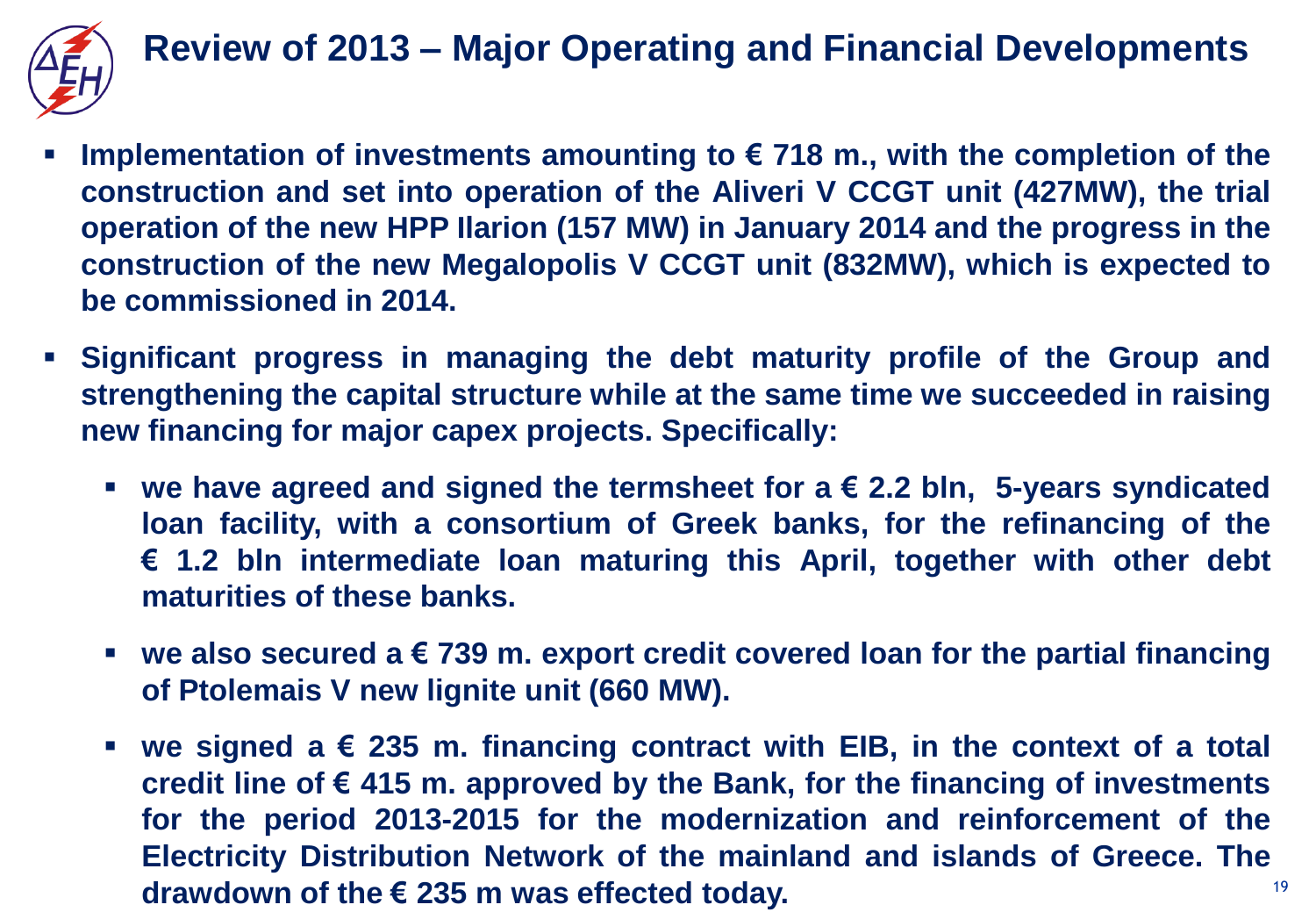

### **Review of 2013 – Major Regulatory Developments**

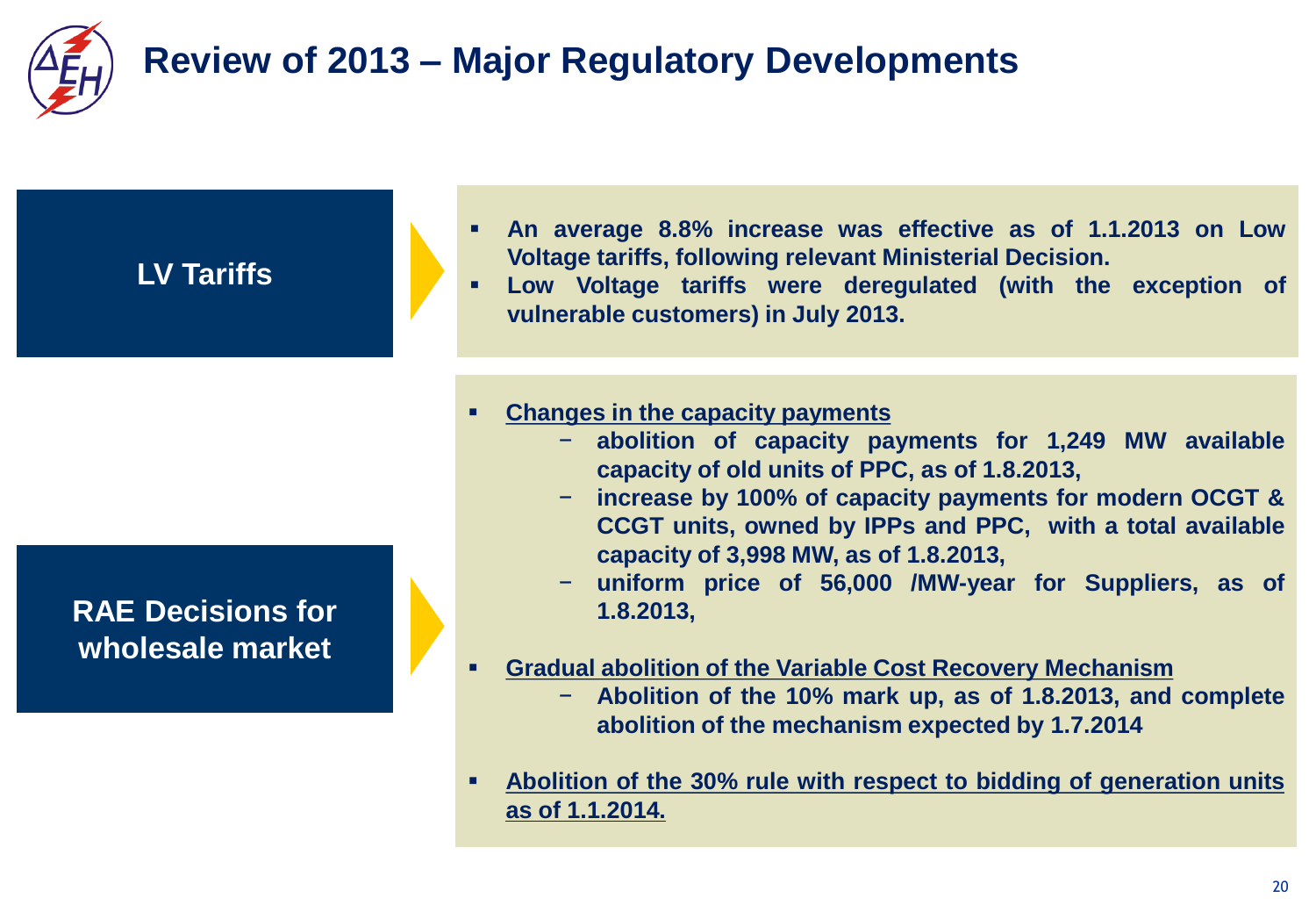

### **Major recent developments**

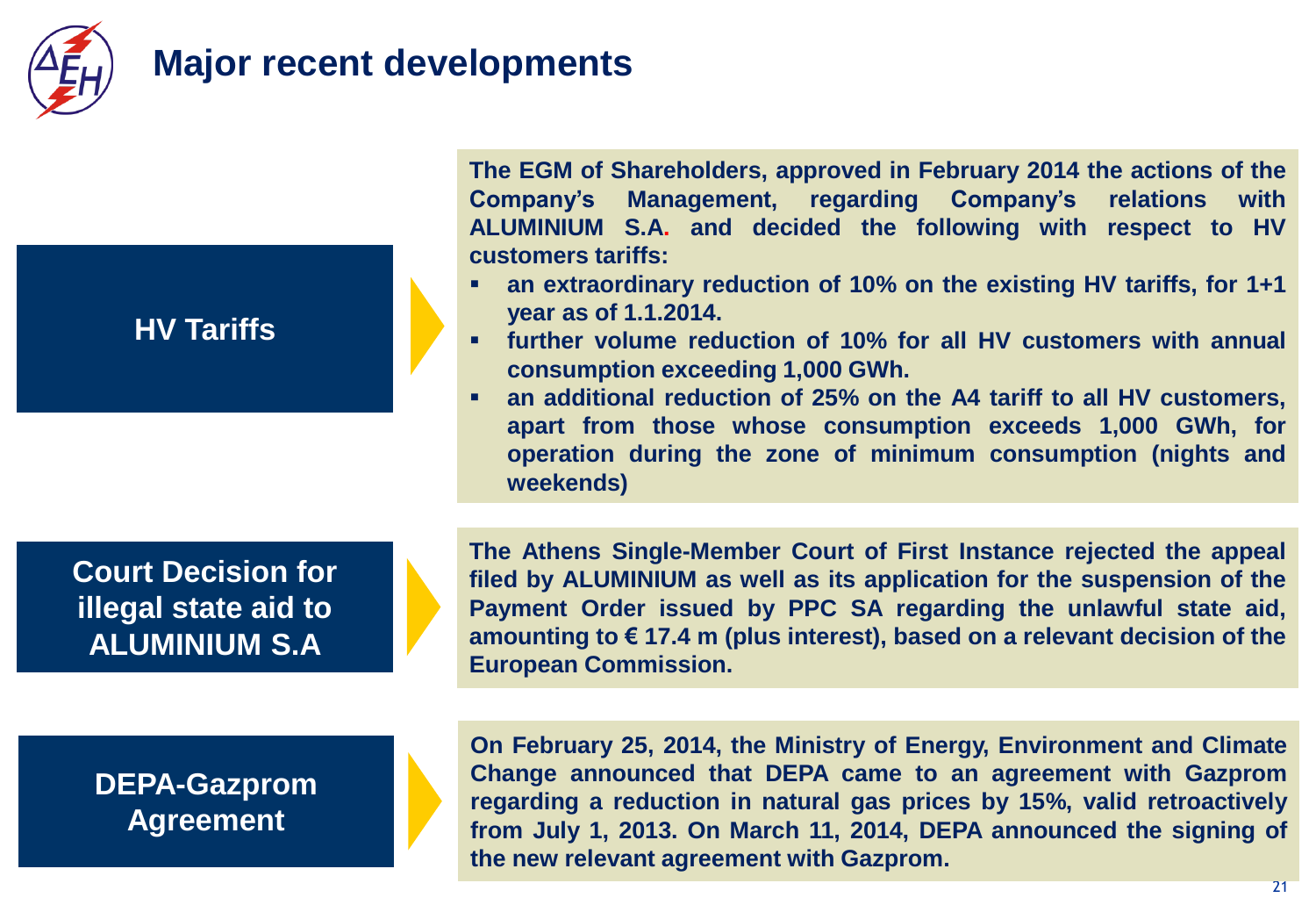

### **Update on the Retructuring & Privatisation Plan**

**Independent Power Transmission Operator (IPTO)**

#### **"Small PPC"**

**Following the Restructuring and Privatization Plan which was approved by a Cabinet Act in July 2013, a law was voted by the Greek Parliament in February 2014, stating that the ownership unbundling of the Independent Power Transmission Operator (IPTO) will be completed in one single phase, instead of two that was initially planned.**

**In this respect, 66% of PPC's shares in IPTO will be sold to a potential investor and the remaining 34% will be sold to the Greek State.**

**The deadline for the completion of the transaction - signing of the Share Purchase Agreement (SPA) - remains until end 2Q2014.**

**A draft bill provides for the creation and privatization of a new vertically integrated company with c. 30% of PPC's current installed capacity (totaling 2.8 GW of lignite-fired, gas-fired and hydro power plants of PPC, including the planned Meliti II unit), as well as 30% of PPC's current clientele together with associated liabilities.**

**The public consultation of the draft bill ended on March 14, 2014 and it has not yet been put to vote in Parliament.**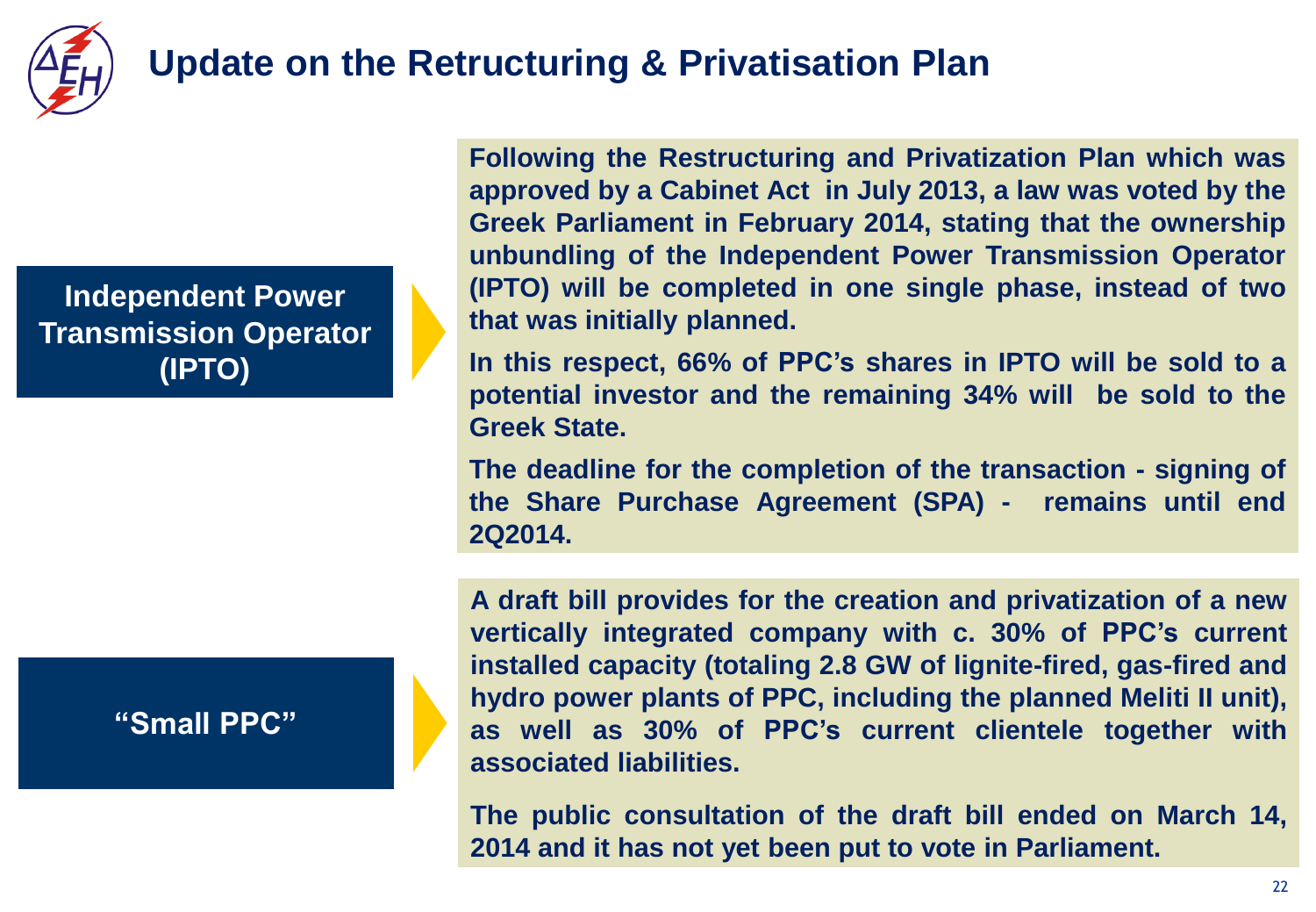

- **We will continue to focus on upgrading and improving our plant portfolio, targeting higher operating efficiencies.**
- **Having successfully extended our debt maturity profile, we are contemplating a capital markets transaction in 2014, subject to market conditions and management decision. Any potential funding raised through a capital market transaction will be used to repay debt, fund capex and general corporate purposes.**
- **We are also actively seeking to diversify our operations into other markets and activities, namely:**
	- − **electricity trading in Bulgaria, in partnership with Alpiq, and in Turkey,**
	- − **municipal waste management through our Joint Venture with Terna Energy**
	- − **expansion into neighboring electricity markets with strategic partners**
	- − **expansion of our Supply business into energy efficiency services, through our partnership with Damco Energy.**